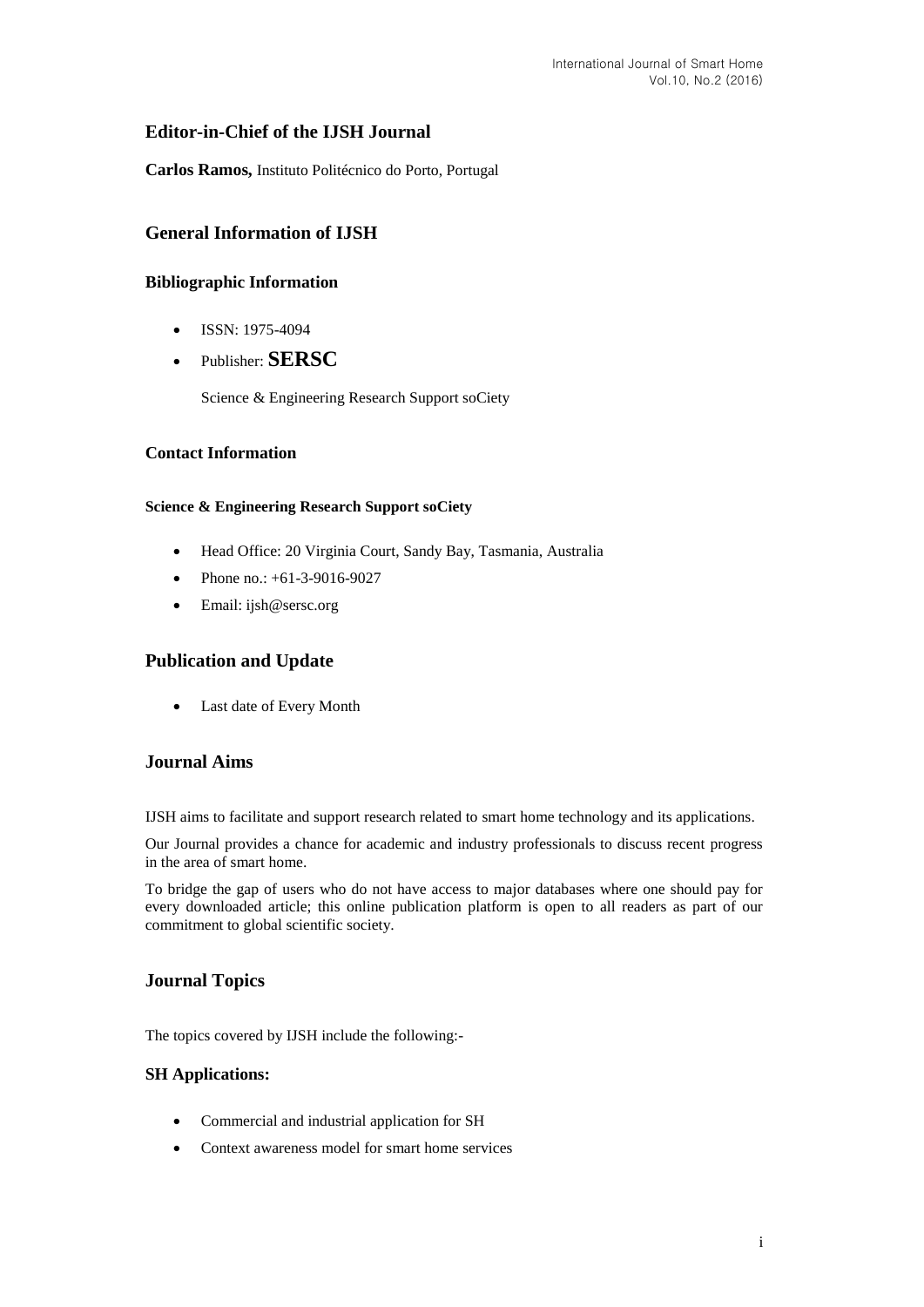- Semantic Knowledge Management and Services in SH
- Semantic Technologies for SH
- Smart home (Building) applications and services
- Smart home network middleware and protocols
- Wireless sensor networks (WSN) / RFID application for SH

### **SH Security:**

- Access control and privacy protection in SH
- Forensics and Security Policy in SH
- Multimedia Security and Services in SH
- Security Protocol for smart home service
- Smart home security issues and model
- WSN / RFID Security in SH

### **SH Embedded Hardware and Software:**

- Embedded Hardware Support for SH
- Embedded Software for SH
- Embedded System Architecture for SH
- Middleware for SH
- Power-Aware Computing for SH
- Real-time OS for SH
- Smart and Personal Devices for SH
- Specification, Validation and Verification of Embedded Software

### **Associate Editors**

- Daqing Zhang, Institut Telecom SudParis, France
- Houcine Hassan, Universidad Politecnica de Valencia, Valencia, Spain
- Sajid Hussain, Acadia University, Canada
- Yan Zhang, Simula Research Laboratory, Norway

## **Advisory Board (AB)**

- Ching-Hsien Hsu, Chung Hua University, Taiwan
- Javier Lopez, University of Malaga, Spain
- Jianhua Ma, Hosei University, Japan
- Jiannong Cao, The Hong Kong Polytechnic University, Hong Kong
- Laurence T. Yang, St Francis Xavier University, Canada
- Tai-hoon Kim, Hannam University, Korea
- Witold Pedrycz, University of Alberta, Canada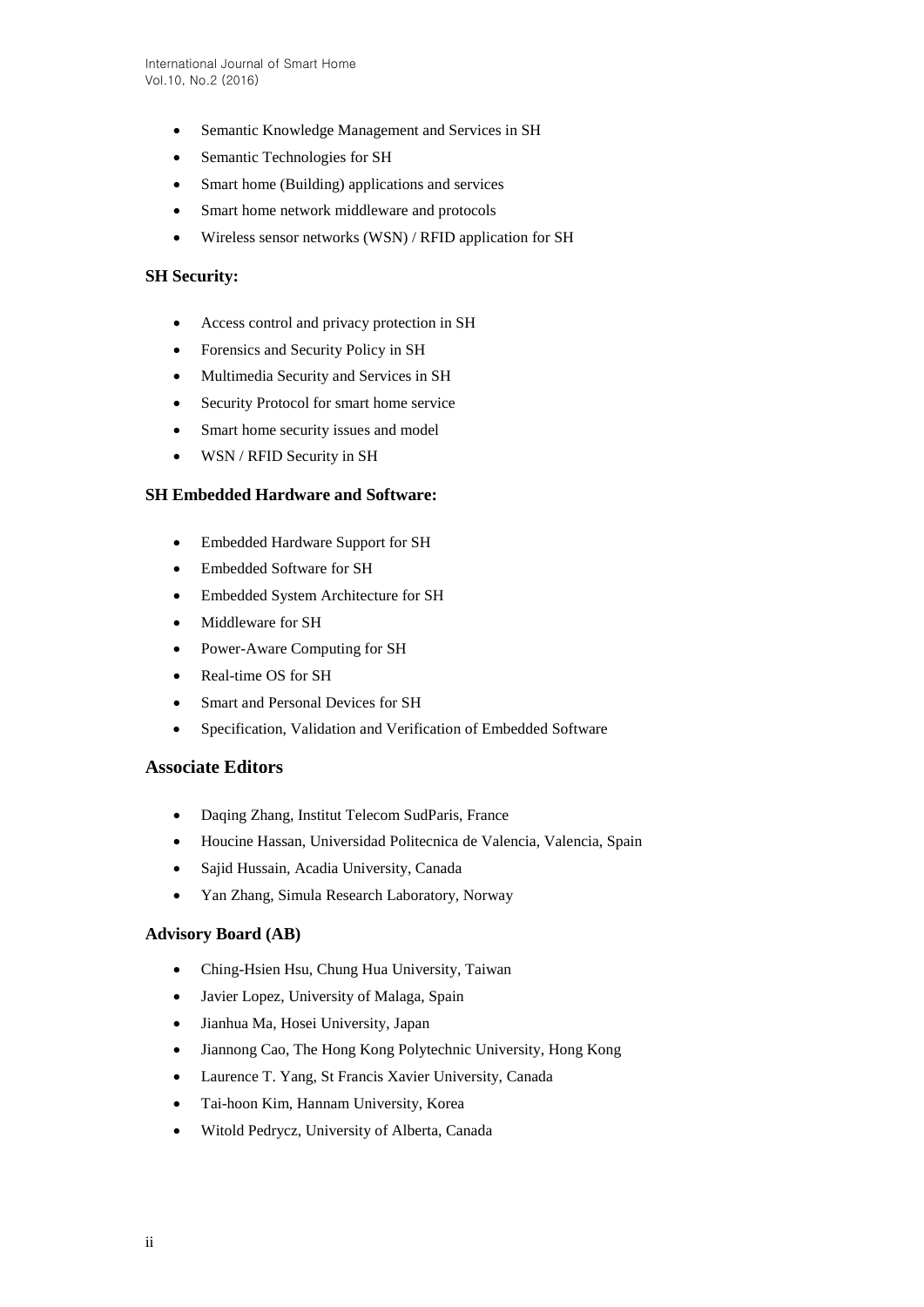## **General Editors (GE)**

- George Roussos, University of London, UK
- Hesham H. Ali, University of Nebraska at Omaha, USA
- Kia Makki, Florida International University, USA
- Michael Beigl, University of Karlsruhe, Germany
- Niki Pissinou, Florida International University, USA

### **Editorial Board (EB)**

- Alex Zhaoyu Liu, University of North Carolina at Charlotte, USA
- Ali Shahrabi, Glasgow Caledonian University, UK
- Andry Rakotonirainy, Queensland University of Technology, Australia
- Anind K. Dey, Carnegie Mellon University, USA
- Antonio Coronato, ICAR-CNR, Italy
- Antonio Pescapè, University of Napoli Federico II, Italy
- Arek Dadej, University of South Australia, Australia
- Bessam Abdulrazak, University of Florida, USA
- Biplab K. Sarker, University of New Brunswick, Fredericton, Canada
- Bo Yang, University of Electronic Science and Technology of China
- Bo-Chao Cheng, National Chung-Cheng University, Taiwan
- Borhanuddin Mohd Ali, University of Putra Malaysia, Malaysia
- Byungjoo Park, Hannam University, Korea
- Chik How Tan, GjÆ vik University College, Norway
- Ching-Hsien Hsu, Chung Hua University, Taiwan
- Chunming Rong, University of Stavanger, Norway
- Damien Sauveron, University of Limoges, France
- Debasish Ghose, Indian Institute of Science, India
- Debnath Bhattacharyya, Heritage Inst. of Technology, India
- EJ. Yoon, Qualimet, Canada
- Eung-Nam Ko, Baekseok University, Korea
- Fabio Martinelli, National Research Council C.N.R., Italy
- Fevzi Belli, University of Paderborn, Germany
- Frode Eika Sandnes, Oslo University College, Norway
- Geon-Woo Kim, Electronics and Telecommunications Research Institute, Korea
- Gerd Kortuem, Lancaster University, UK
- Geyong Min, University of Bradford, UK
- Giovanni Cagalaban, Hannam University, Korea
- Giuseppe De Pietro, ICAR-CNR, Italy
- Hakan Duman, British Telecom, UK
- Hans-Peter Dommel, Santa Clara University, USA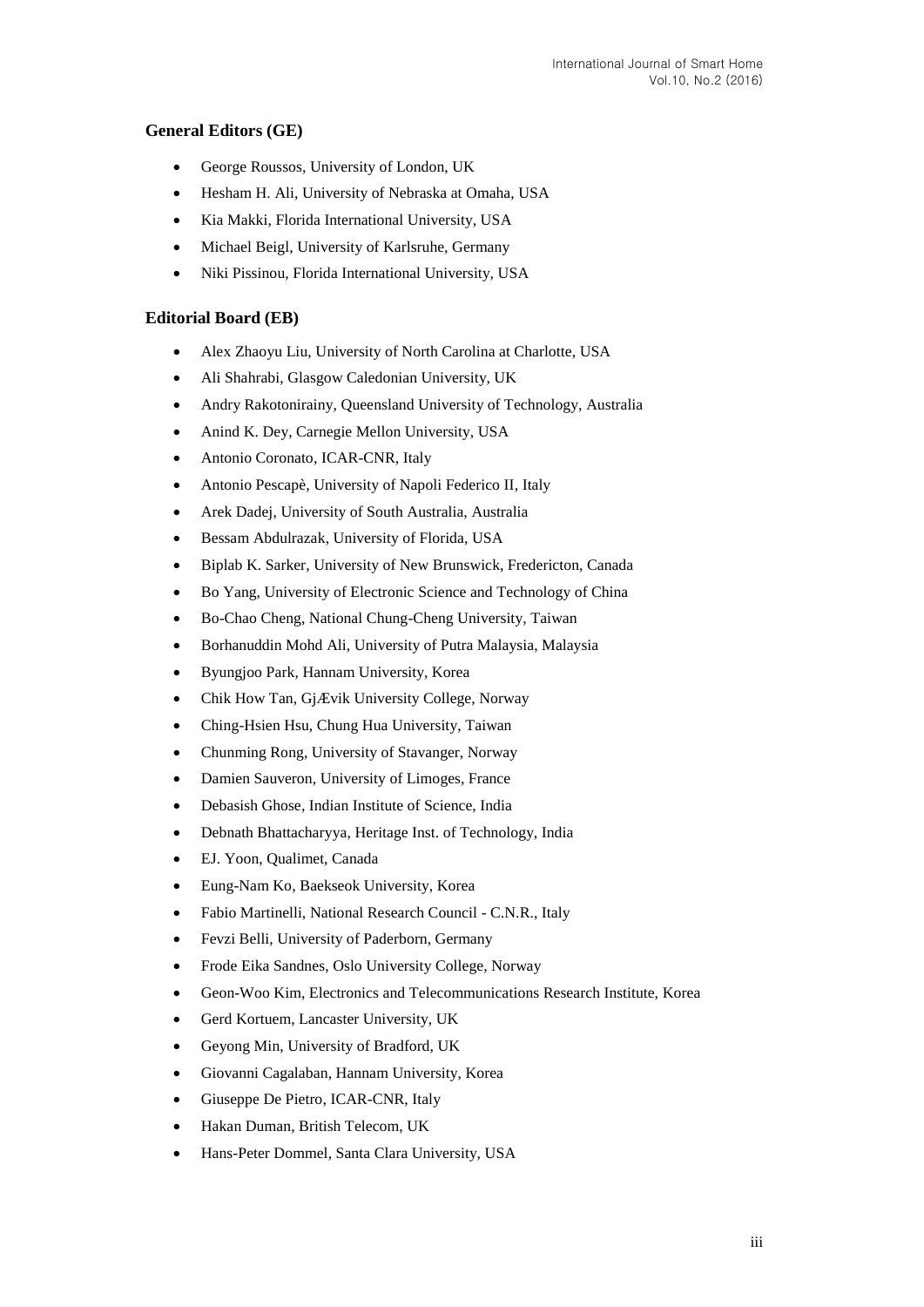- Hesham H. Ali, University of Nebraska, USA
- Hongli Luo, Indiana University, USA
- Houcine Hassan, Univ. Politec. de Valencia, Spain
- Huirong Fu, Oakland University, USA
- Hung-Chang Hsiao, National Cheng Kung University, Taiwan
- HwaJin Park, Sookmyung Women's University , Korea
- Ibrahim Kamel, University of Sharjah, UAE
- Ilsun You, Korea Bible University, Korea
- Irfan Awan, University of Bradford, UK
- Javier Lopez, University of Malaga, Spain
- Jianhua He, Swansea University, UK
- Jiann-Liang Chen, National Dong Hwa University, Taiwan
- Jianzhong Li, Harbin Inst. of Technology, China
- Jin Wook Lee, Samsung Advanced Institute of Technology, Korea
- Joohun Lee, Dong-Ah Broadcasting College, Korea
- Jordi Forne, Universitat Politecnica de Cataluny, Spain
- Josef Noll, UniK/University of Oslo, Norway
- Juan Carlos Augusto, Middlesex University, UK
- Jun Zheng, Queen College, CUNY, USA
- Karen Henricksen, NICTA, Australia
- Kousalya G, Lealta Media, India
- Kuei-Ping Shih, Tamkang University, Taiwan
- LF Kwok, City University of Hong Kong, HK
- Lingyang Song, Philips Research Laboratories, UK
- Liudong Xing, University of Massachsetts Dartmouth, USA
- Luciano Bononi, University of Bologna, Italy
- Marc Lacoste, France Télécom Division R&D, France
- Maricel Balitanas-Salazar, University of San Agustin, Philippines
- Mei-Ling Shyu, University of Miami, USA
- Mieso Denko, University of Guelph, Canada
- Mounir Mokhtari, INT/GET, France
- Naixue Xiong, Japan Advanced Institute of Science and Technology, Japan
- Paris Kitsos, Hellenic Open University, Greece
- Pedro M. Ruiz Martinez, Univ. of Murcia, Spain
- Phillip G. Bradford, The University of Alabama, USA
- Pilar Herrero, Universidad Politécnica de Madrid, Spain
- Qi Shi, Liverpool John Moores University, UK
- Randy Tolentino, Hannam University, Korea
- Rodrigo de Mello, University of Sao Paulo, Brazil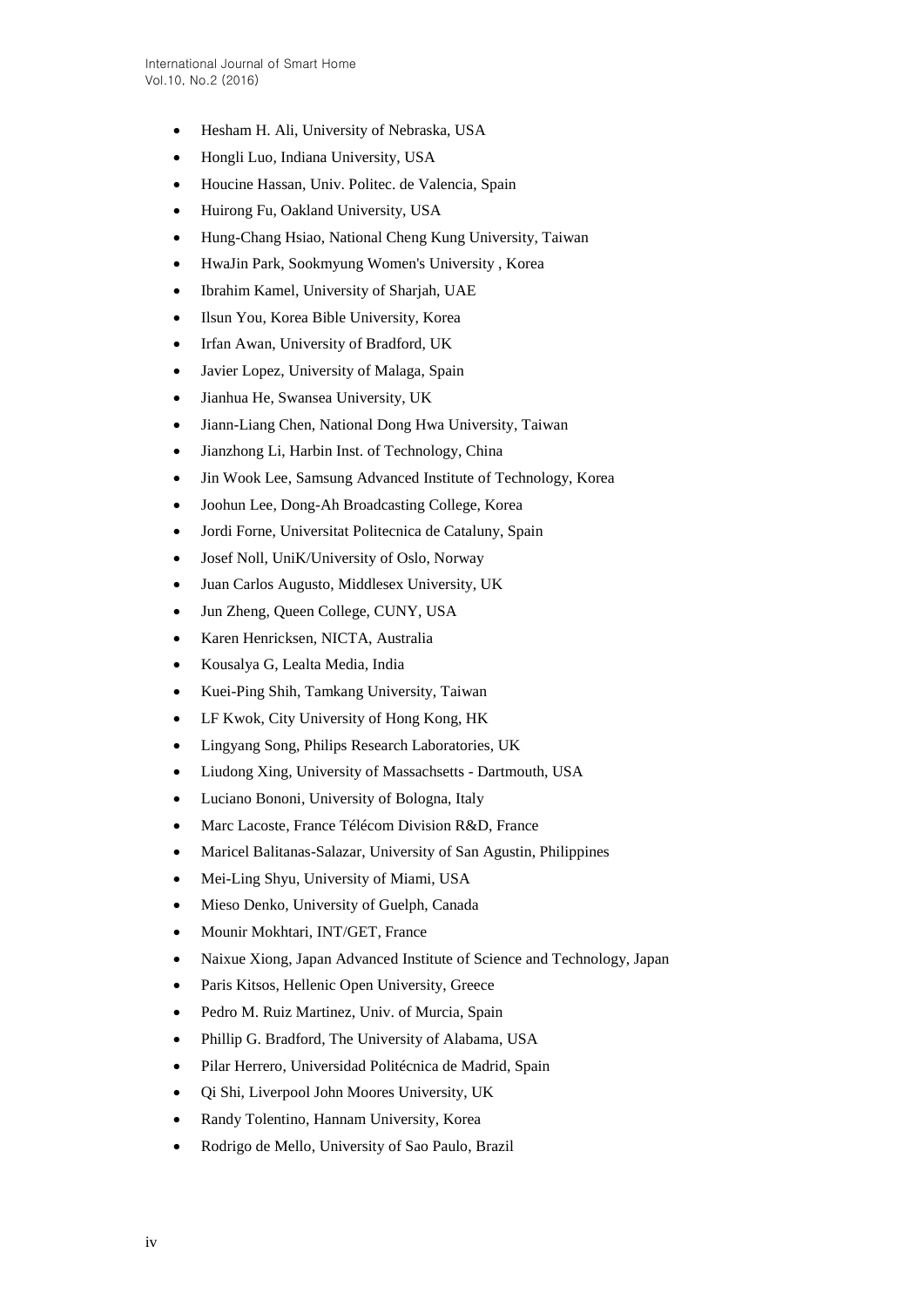- Rosslin John Robles, University of San Agustin, Philippines
- Sajid Hussain, Cambridge Docs, Pakistan
- Serge Chaumette, Université Bordeaux 1,France
- Shaohua Tang, South China University of Technology, China
- Stefanos Gritzalis, University of the Aegean, Greece
- Tatsuya Yamazaki, NICT, Japan
- Toshihiro Yamauchi, Okayama University, Japan
- Tsung-Chuan Huang, National Sun Yat-sen University, Taiwan
- Tsutomu Terada, Osaka University, Japan
- Umberto Villano, Università degli Studi del Sannio, Italy
- Vincenzo De Florio, University of Antwerp, Belgium
- Vipin Chaudhary, Wayne State University to University at Buffalo, SUNY
- Wen-Shenq Juang, Shih Hsin University, Taiwan
- Xinwen Fu, Dakota State University, USA
- Yan Zhang, University of Western Sydney, Australia
- Yang Guangwen, Tsinghua University, P. R. China
- Yang-sun Lee, Seokyung Unviersity, Korea
- Yoshiaki Hori, Kyushu University, Japan
- Young Yong Kim, Yonsei University, Korea

## **IJSH is indexed by:**

- EBSCO
- ProQuest
- ULRICH
- DOAJ
- Open J-Gate
- Cabell
- **SCOPUS**
- EI Compendex

#### **Editorial Secretary**

- Ronnie D. Caytiles
- Regin P. Conejar